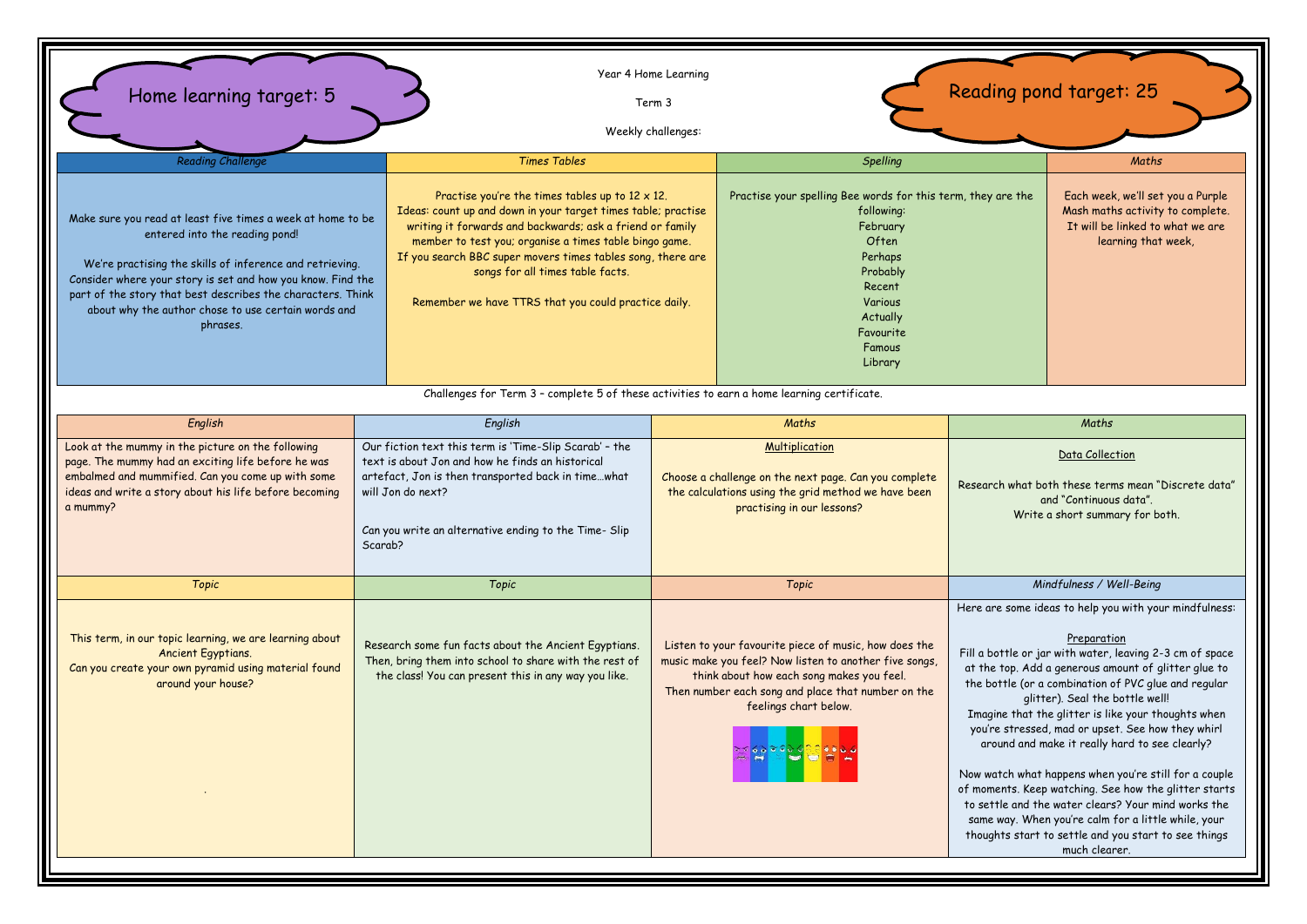| A                                                                                                                                     |  |
|---------------------------------------------------------------------------------------------------------------------------------------|--|
| 1) $14x7=$<br>$2) 17x7=$<br>$3) 45x9=$<br>4) $86x2=$<br>$5)$ 13 $\times$ 5=<br>6) $18 \times 8 =$<br>$7)36x6=$<br>$8)$ 24 $\times$ 4= |  |

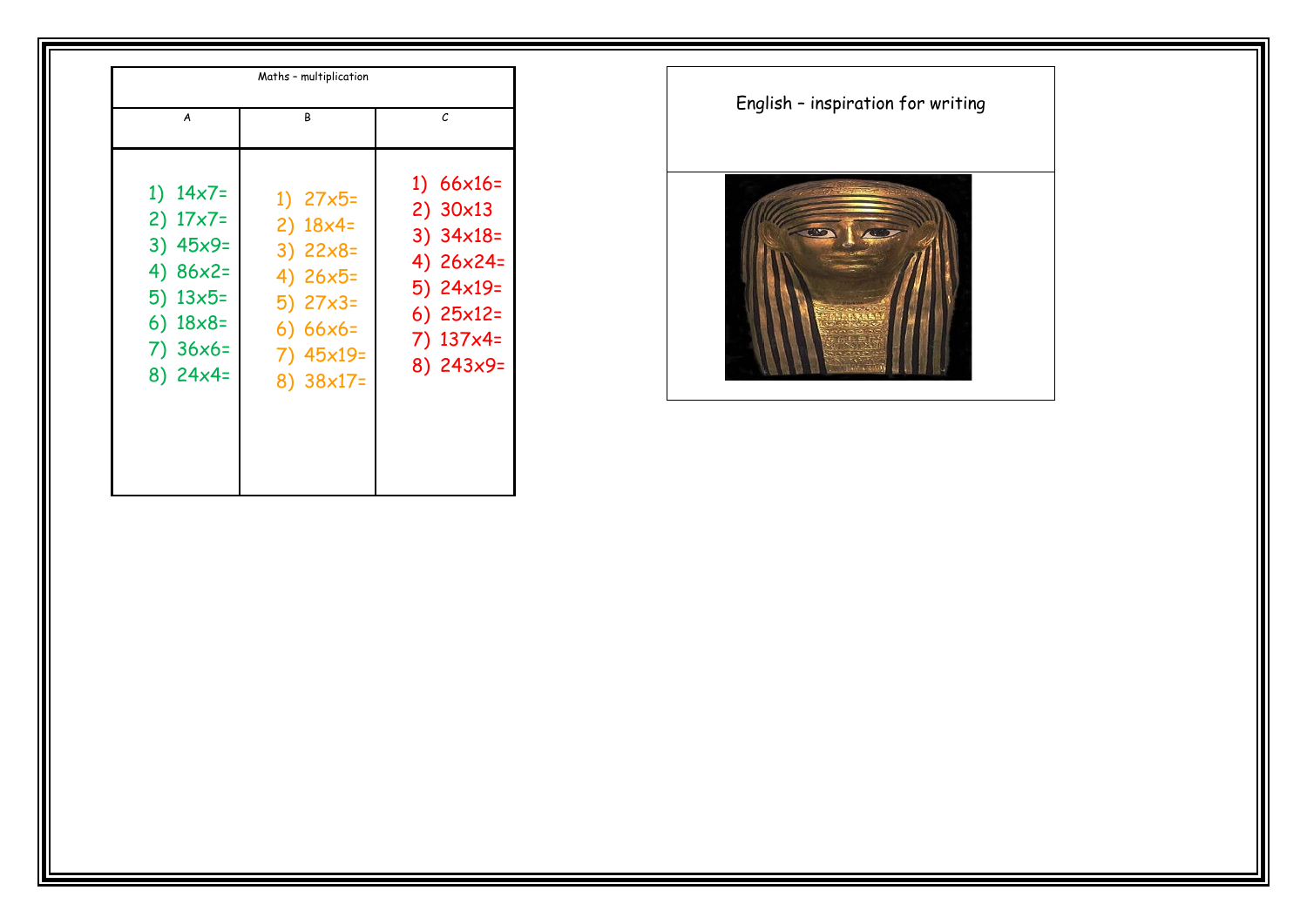